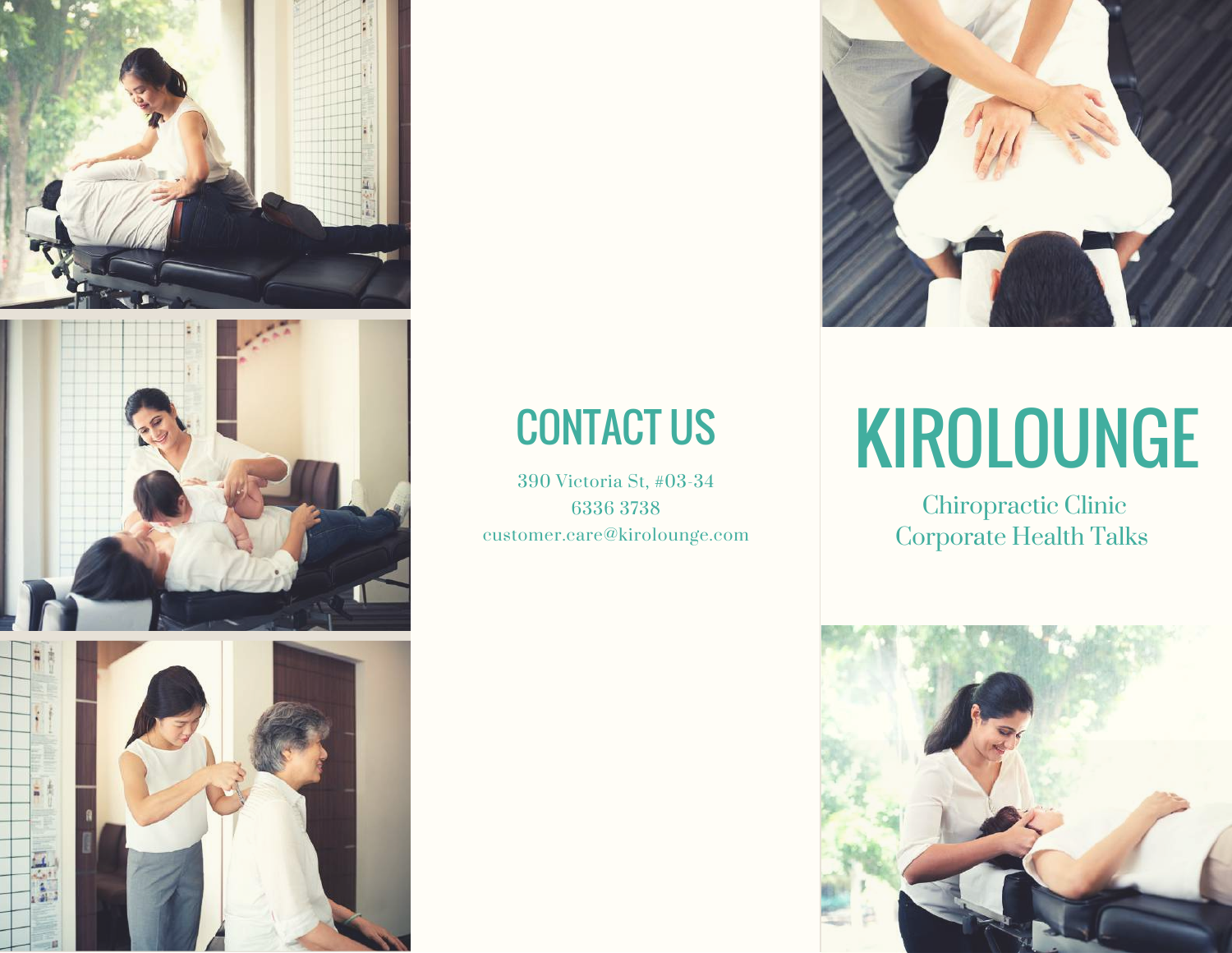### ABOUT KIROLOUNGE

Kirolounge is the first venture started by The Ignite Chiropractic Group Pte Ltd. Our vision is to bring Extraordinary Health for Everyday people. We take pride in creating a friendly and homely environment for people to take the next step in maximizing their health.

### Kirolounge focuses on a holistic, natural, and noninvasive mode of healthcare targeting the health of the spine and nervous system.

## OUR EXPERTISE

Good posture and healthy movement is integral to the continued health of an individual. Chiropractic adjustments targeting the misalignments of the spine and skeleton enable the body to regain its normal healthy nervous system and joint function and provide symptomatic relief.

#### CHIROPRACTIC CARE

Our chiropractors are specialized in the location, analysis, and correction of misalignments of the spine, using a variety of techniques in order to provide quality chiropractic care to different people and address specific needs.

#### FREE CORPORATE HEALTH TALKS

We provide educational talks to promote natural palliative, corrective, and preventative care in the public sphere. The talks can be catered to the needs of your company.

### COMPLIMENTARY FOOT SCANS

A foot scan can show you how imbalances in the feet can lead to problems in the knees, hips, back and shoulders. Following a foot scan, a report will provide you a Pronation/Stability Index, a Foot Assessment, and a Body Assessment.

### CORPORATE RATES FOR OUR WELLNESS MEMBERSHIP

We offer a reduced rate for the attendees of our corporate talks, as well as their families.





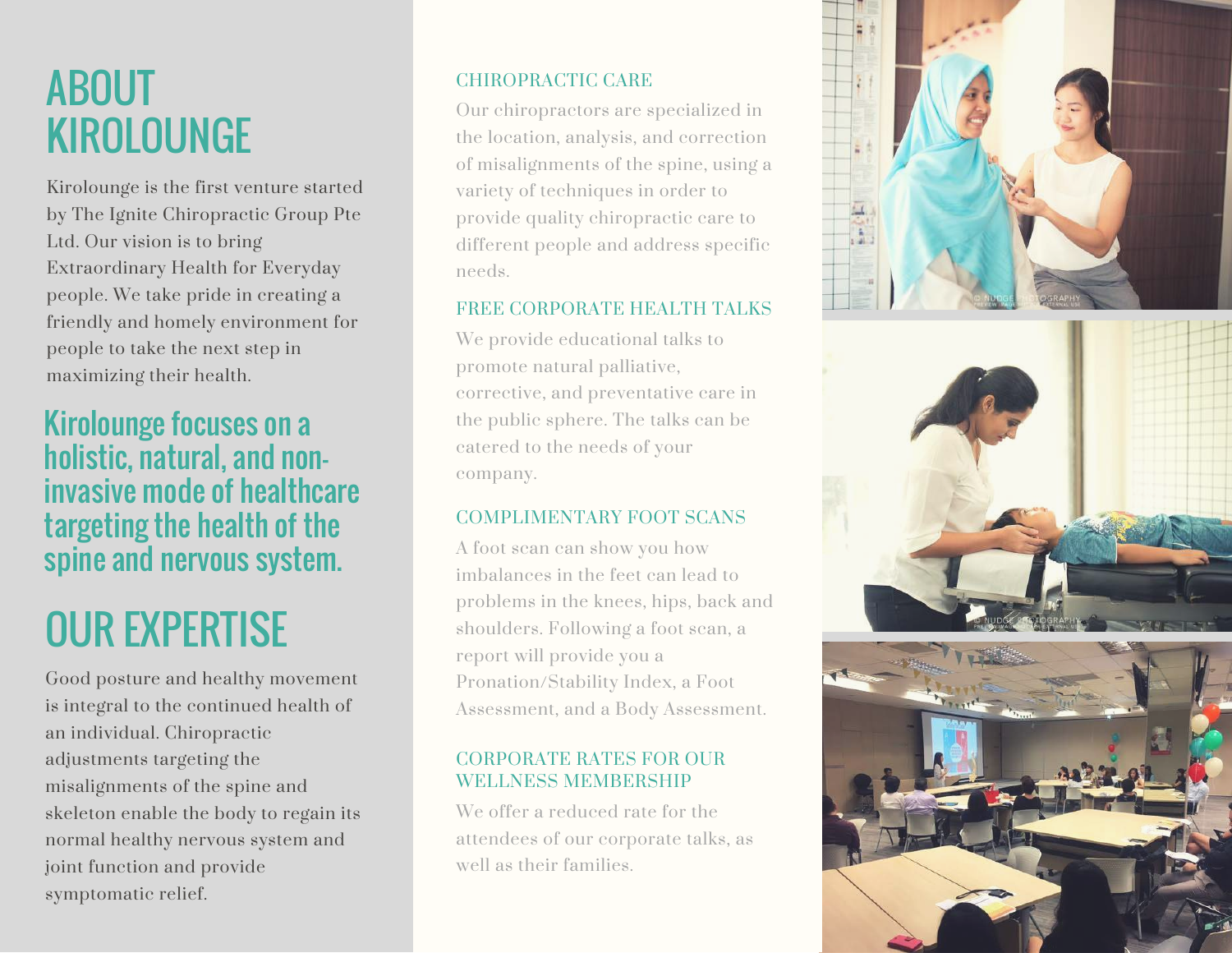# N O N - I N V A S I V E

Chiropractic promotes a mode of healing that is non-surgical and drug free. Gentle chiropractic adjustments remove stresses from the nervous system in an effective manner.

## **NATURAL**

We promote natural healing via the innate inborn intelligence of the body.

## **EFFECTIVE**

We utilize a variety of techniques targeting malpositioning of bones and joints, as well as soft tissue and cranial work.

# **CHIROPRACTIC**

Our brains coordinate and regulate all systems in our body through our spinal cord and nerves.

Chiropractors make sure that this brain-body connection is in the best condition it can be, free from any interference that disrupts vital information

Our bodies then can function, heal and thrive at its optimal health.

Conditions managed through regular chiropractic care (not limited to):: Asthma Attention Deficit Disorder Autism Blood Pressure Carpal Tunnel Syndrome Chronic Neck Pain Colic Degenerative Joint Disease Disc Herniation Forward Head Posture Gastroesophageal Reflux Headaches and Migraines Immune Function Low Back Pain Multiple Sclerosis Poor Posture Pregnancy-related Pain Radiculopathy Numbness and Tingling Repetitive Stress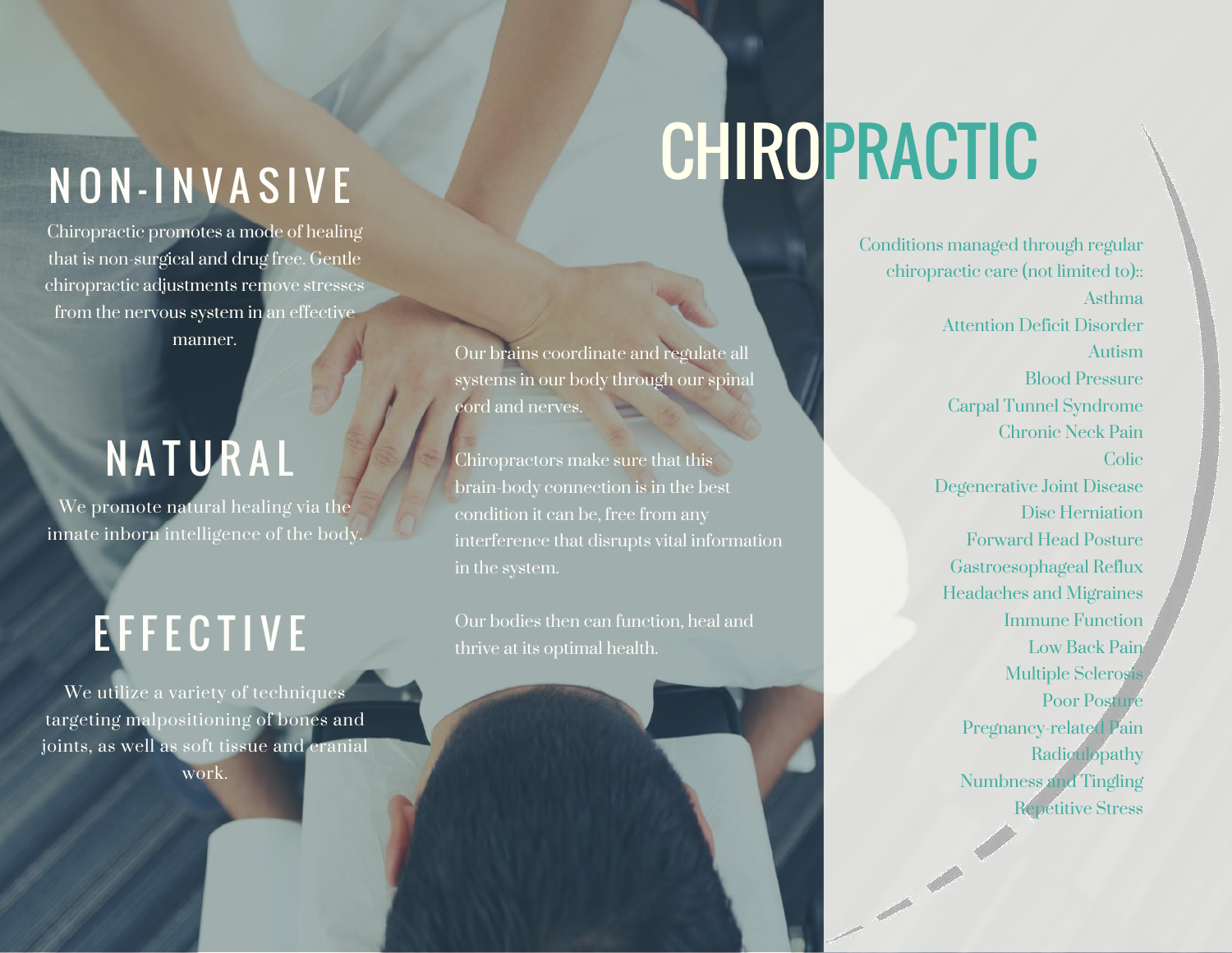

## ABOUT MYSELF

Dr Limin is a Singaporean, born and bred here and call this place home.

She pursued studies in chiropractic after going to a chiropractor when she was 17 years old. Growing up, chiropractic helped her to deal with a lot of the physical, chemical, and mental stresses present - including helping her with digestion and pain issues.

She was hugely attracted to the holistic message of chiropractic - a non-invasive, drug-free approach to healing that aims to support the body so that it can heal at its optimum potential. Since that time, she has seen the transformation that natural healing can bring to so many people, including herself, her family, and her patients. She aims to educate and adjust as many people as possible, making the world a better place.

# DR LIU LIMIN

**CHIROPRACTOR** B.Sc (Chiro) (NZ)